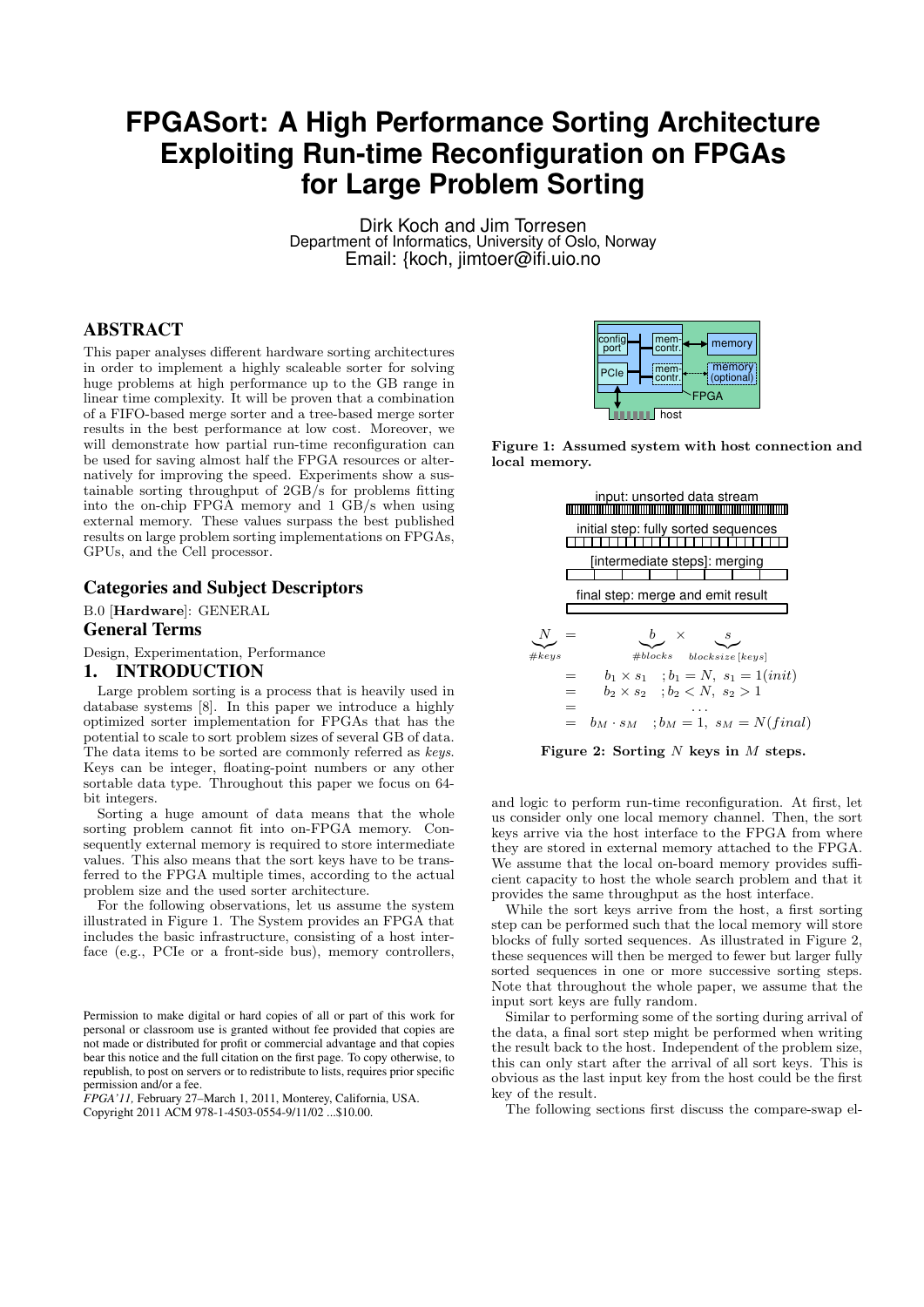

Figure 3: Basic sorting elements: a) compare-swap element, b) select-value element.



Figure 4: Magnitude comparator implemented with 6-input LUTs. a) tree-based, b) carry-chain logic.

ement, which is the basic building block of a sorter. After this, various sorter architectures are analyzed with respect of their applicability of sorting the different steps.

#### 1.1 Basic Sorting Elements

The basic building block for most sorting architectures is a compare-swap element that compares two input values and swaps the values at the output, if required. A compareswap element is depicted in Figure 3 a). Another widely used basic building block is a select-value element shown in Figure 3 b). The function of this element is to provide the smaller (larger) value if the task is a ascending (descending) sorting. Typically, the selected value will be consumed at the input while leaving the other (not selected) value for a comparison in the next cycle.

#### *1.1.1 Comparators*

While a multiplexer contributes only one logic level to the latency, the comparator is typically the critical part of the compare-swap element with respect to latency. Depending on the FPGA synthesis tool, comparators are commonly mapped to tree-based structures or implementations using the carry chain logic that is commonly provided in FPGA architectures. Figure 4 shows examples of how comparators for natural numbers  $(N_0)$  can be mapped to 6-input LUTbased FPGAs.

Assuming 6-input LUTs, which are common for all recent high-density FPGAs, the amount of logic levels in a treebased comparator is for W bit wide operands  $1 + \lceil log_6 W \rceil$ levels. For 32-bit or 64-bit operands this results in three logic levels only for the comparator. The corresponding carry chain would be  $\lceil \frac{W}{3} \rceil$  LUTs or  $\lceil \frac{W}{(3\cdot 4)} \rceil$  Xilinx Virtex-5 slices long. On recent Xilinx devices (such as Virtex-5/6 or Spartan-6 FPGAs), one slice comprises a cluster of four 6-input look-up tables. For 32-bit (64-bit) operands, this results in a chain being 3 (6) slices long. Consequently, carrychains result in lower latency for wide operands. However, tree-based comparator architectures are still an option for Spartan-6 devices where only half the amount of LUTs provide attached carry chain logic.

We found that the recent vendor logic synthesis and mapping tools (XST 12.1) were only able to compare two operand

#### Table 1: Latency of a carry-chain comparator implemented on a Virtex-5 XC5VLX50-3 device.

| Operand width $(W)$ |      | 16 | 32              | 48 | 64   |
|---------------------|------|----|-----------------|----|------|
| latency [ns]        | 0.57 |    | $0.65$ 1.15 1.3 |    | 1.42 |
| LUT count           |      |    | 16              | 24 | 32   |

bits per 6-input LUT, in spite of the FPGA fabric allowing the implementation of a comparator with three operand bits exactly as shown in Figure 4 b). For investigating a denser fitting, we explored the physical implementation results achieved for a Xilinx Virtex-5 device. The results listed in Table 1 denote only the latency of a combinatory comparator chain and the values do not include any further elements such as the routing latency for connecting the comparator. Exploiting all six look-up table inputs would reduce the length of the carry chain to  $\frac{2}{3}$  times the size of what is required when using the Xilinx vendor tools. This would allow implementing the 64-bit comparator with the latency that is listed for the 48-bit case in Table 1. However, the saving is then only 120 ps or roughly 5% of the slack available in a data path running at 250 MHz. To take advantage of the more compact comparators when using the Xilinx vendor tools, it is possible to instantiate hard macros that have to be manually created.

#### *1.1.2 Multiplexers*

In the basic compare-swap element, the result of the comparator is used to control a multiplexer pair for adjusting the input operands in order to deliver a sorted result. Therefore, the basic element demands two look-up tables per signal bit of the operand, which is  $2 \times W$  LUTs in total. Consequently, the multiplexers contribute to the majority of the implementation cost in terms of LUTs. When using the Xilinx vendor tools, this results in 80% of the logic cost just for the multiplexers when implementing a basic compare swap element (see also Table 1 for the comparator logic cost). However, this value can be improved by utilizing the second look-up table output in order to implement a single bit multiplexer pair inside the same LUT. Then the total logic cost for implementing the compare-swap element can be reduced to 60% as compared to the baseline implementation when using the standard VHDL operators and the Vendor tools. A second LUT output is available on 6-input LUT devices from Xilinx and Altera. In case of Xilinx devices, this technique is typically only suited for Spartan-6 or Virtex-6 series FP-GAs, because these devices provide a flip-flop for both LUT outputs whereas the older Virtex-5 device only allowed one result to be registered. Despite the benefit and low cost of the look-up table sharing, the Xilinx vendor synthesis and mapping tools (XST 12.1) do not make use of the second LUT output when implementing multiplexers. Again, this can be exploited by instantiating corresponding LUT primitives or manually implemented hard macros.

Depending on the sorter architecture, it can be beneficial to sort more than two values within a basic compareswap element at the same time. For example, by sorting 4 input vectors simultaneously, the work of 6 (5) two-value compare-swap elements can be done in one step when considering bitonic (even-odd) merge sorting networks (see Section 2.1 for more details on sorting networks). This approach does not help to reduce the number of comparators, but it helps to save logic for the multiplexers that contribute to the majority of the logic cost within a compare-swap element. Combining multiple sorter stages is particularly useful when considering the select-value element with only one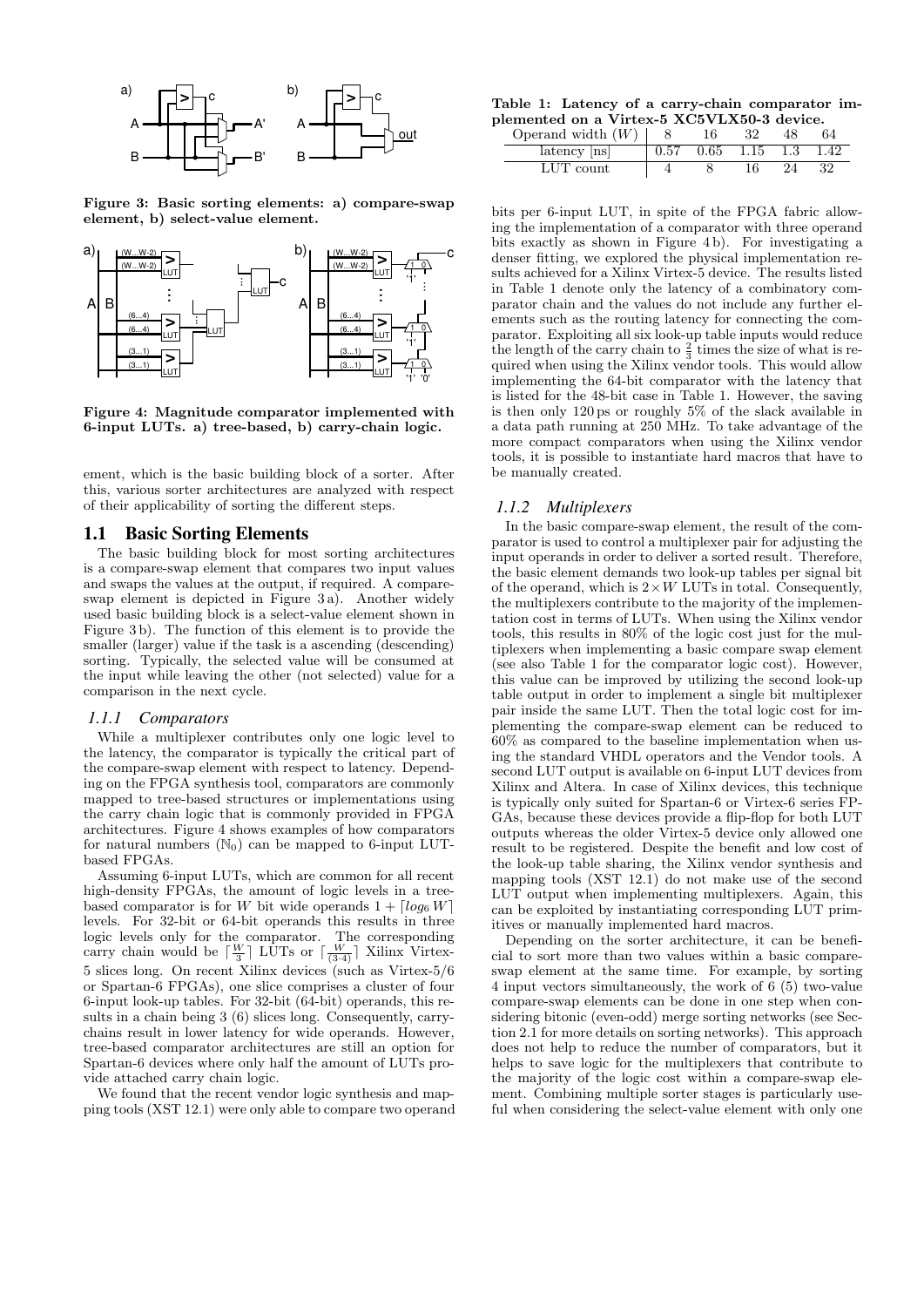

Figure 5: Multiplexer implementation using a dedicated multiplier primitive.

output multiplexer for picking the entire smallest or largest sort key as the result.

While single 6-input LUTs permit directly implementing 4:1 multiplexers, wider multiplexers comprise more logic levels and thus result in higher latency. As one solution to this problem, dedicated hard-IP multipliers (found in all highdensity FPGAs), can be used to efficiently implement wide input multiplexers [1]. This approach costs nothing as these primitives would otherwise be unused in our sorting application. An example of a 4-bit wide 6:1 multiplexer implemented using a single multiplier is depicted in Figure 5. The same multiplier would allow a 2-bit (1-bit) wide 12:1 (24:1) multiplexer implementation with the same latency (when not further considering the select encoding).

#### *1.1.3 Wide and Fast Operand Sorting*

Large problem sorting is often performed in databases. Here, the search keys typically represent not only simple integer numbers, but structs concatenating multiple sub-keys of arbitrary type, including integer, floating point numbers, or even strings. The size of a single key can exceed a hundred bytes or even more.

For biased floating-point number representations (such as IEEE 754 floating point numbers), the comparator design is very similar to the integer case when firstly comparing the exponent lexicographical and secondly taking the comparison of the mantissa into account. The comparison of strings can be very difficult and we will bound our investigation to integer numbers. Strings are more difficult to handle as there exist different text codes (e.g., ASCII, UTF-x) and different language and even context dependent rules for sorting [17].

Considering fully random search keys allow in more than 99%  $(\frac{1}{2^8})$  of all comparisons stopping the comparison after processing the most significant byte. However, in databases, search keys might posses a common prefix that has to be verified (e.g., when sorting a date field). For this reason, we consider the whole key at once.

It can be seen from the basic compare-swap element in Figure 3a) that the sorting of wide operands can easily be done in multiple consecutive time steps processing only a subword per step. Then we must add a simple state machine to each compare-swap element that keeps track of the present compare state. When arranging the keys from most significant subword to least significant subword, the compare-swap element can start emitting the result with only one cycle latency. This is possible because the output will either be the same (in the case of a common prefix) or can be determined within the same clock cycle.

At an extreme, the size of the subwords could be reduced to a single bit, allowing the implementation of the basic compare-swap element in a single Virtex-5 slice. This would result in a low throughput of a single element but would allow parallel processing with many tens of thousands compare-swap elements in parallel on the largest available devices.

To enhance the throughput of a single compare-swap element, the data path of a single subword must be wider. For



Figure 6: Even-Odd sorting network. The operator  $\int$  represents a compare-swap cell from Figure 3b).

instance, when targeting a sort key throughput of 2GB/s, the data paths of the sorting elements must be 64-bits (128 bits) wide, assuming a key fillrate of 250 MHz (125 MHz).

As both operands within a compare-swap element traverse the data path at the same speed, a compare-swap element (see Figure 3a)) can be easily pipelined. As opposed to this, only one operand moves in a select-value element (see Figure 3b)), while backpressing the entire other operand input stream. Such a structure is more difficult to implement for wide data paths because of the logic latency and the routing latency between the different sorting elements (see also Table 1 for the latency of a comparator).

## 2. SORTER ARCHITECTURES

Hardware implementations using different kinds of sorting architectures have been presented multiple times before. This section gives an overview of common approaches.

#### 2.1 Sorting Networks

Sorting networks are mathematical models of networks with compare-swap elements designed to sort a set of input values very fast by exploiting a high degree of parallelism. Common architectures include bitonic merge sorter networks and the more efficient even-odd networks [2]. Figure 6 illustrates an even-odd network for eight input operands. The network could operate fully combinatory, but it is common to add a pipeline register after each compare-swap element. Then a set of  $N$  search keys can be sorted in  $\frac{\log_2 N}{2}(\log_2 N + 1)$  clock cycles  $(\frac{3}{2} \cdot 4 = 6$  in the shown example). The hardware cost of such a sorting network is  $\frac{N}{4}$  $(log_2 N)^2$  compare-swap elements.

Sorting Networks have been used for sorting large problems using vector operations, for example, using the Cell Broadband Engine Architecture [6] or GPUs [7]. On FP-GAs, sorting networks are typically applied to smaller problem classes, for example, to compute a median value [15]. For large problems, sorting networks require greater I/O throughput as they consume more sort keys and produce a huge amount of result data at the same time. This leads to alternating operation between I/O bursts and processing bursts and consequently in poor utilization of the I/O interface and the logic fabric. However, in [11] symmetries within the even-odd network have been used to solve larger problems using multiple runs on smaller networks.

### 2.2 Insertion Sorting

Hardware implementations of insertion sorting provide a shift register for storing the search keys. As illustrated in Figure 7, the shifting of each individual register is controlled by attached comparator logic. By comparing the input value with the current register content, a free position will be generated at the right position within the register by shifting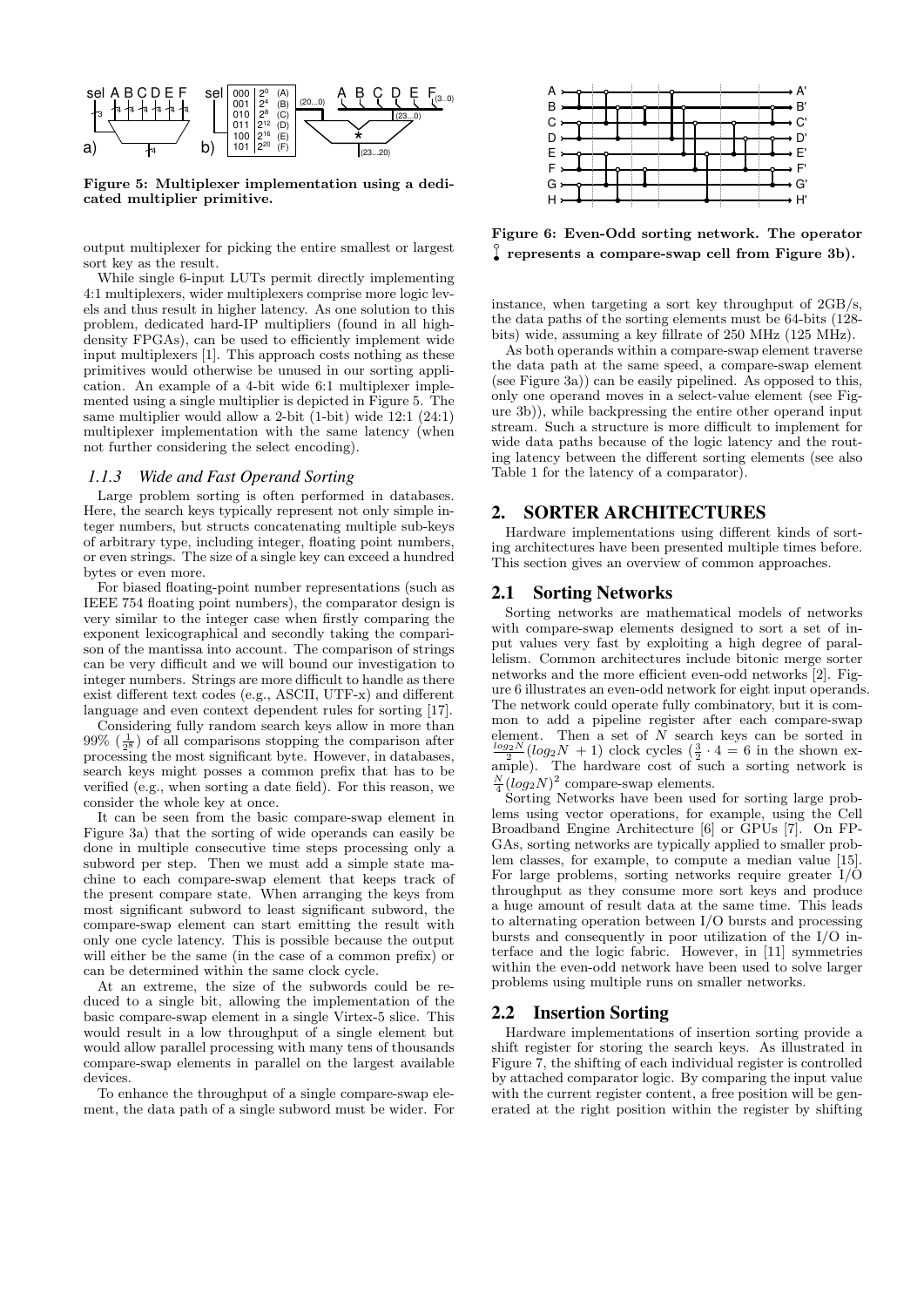

Figure 7: Insertion sorter.



Figure 8: FIFO-based merge sorter. a) baseline approach [12], b) circulating merge sorter [13], c) cascading FIFO-based merge sorters.

all larger sort keys one position further. The resource requirements are  $N$  comparators and  $N$  registers for sorting N keys in N operation cycles.

The basic architecture of a insertion sorter would not allow fast and large implementations with many comparators because the input signal has to be broadcasted to all comparator instances. However, in [3], a systolic merge sorter implementation is presented that achieved with 128 processing elements a 66 MHz operation speed on a Xilinx Virtex XCV-1000-4 FPGA. Because of the relatively high implementation cost and because the search keys have to be stored in registers instead of using dedicated on-chip memory blocks, we consider insertion sorting only for smaller problem sizes.

#### 2.3 FIFO-Based Merge Sorter

FIFO-based merge sorters consist of a select value element (see Figure 3b)) that is surrounded by FIFOs at the input and output ports. As illustrated in Figure 8a), this allows the generation of an output stream possessing the combined size of the two input FIFOs.

In [13], only one shared FIFO was used by feeding back the output FIFO to one input, as depicted in Figure 8b). We do not consider this approach, as it results in a datadependent execution time with quadratic time complexity for random input data.

For generating longer fully sorted sequences, multiple FIFObased merge sorters can be cascaded, as shown in Figure 8c). At the cost of doubling the amount of local on-chip memory in each sorter stage, the size of the sorted sequence is doubled as well. A drawback of the shown data path is that it is not suitable for sorting on a continuous stream. For example, consider only the last output stage: in an initial step, the sorter fills one FIFO. After this, the sorter can immediately start to merge the keys with the arrival of the second input stream. When the second stream is fully written to the input FIFO, it cannot be guaranteed that a new sort sequence will fit in one of the input FIFOs because the processing of the actual sort job is data dependent and consequently also the free space in the input FIFOs.

## 2.4 Merge Sorter Trees

Select-value elements can alternatively be arranged in a tree based structure for merging multiple sorted subsequences



Figure 9: Merge sorter tree with key load unit. Each horizontal bar constitutes a select-value element.

to one combined sequence that will be fully sorted. As illustrated in Figure 9, this can be used to merge long sequences from external memory. Then, small FIFOs attached to the inputs of the first sorter stage can be used to hide the latency of the external memory.

With  $M$  inputs at the first sorter stage, the tree structure can merge M streams together in one run with linear time complexity, thus reducing the total amount of streams to  $\frac{1}{M}$  for possible further runs. In each run, the whole data is streamed once through the sorting tree.

An interesting property of a tree sorting structure is its little switching activity. Even through the implementation cost scales linearly with  $M$ , only  $log_2 M$  select-value elements are active within one operation cycle. Besides the reduced power consumption, this results in a homogenous distribution of memory load requests over time. This simplifies to achieve sustained high throughput with the external memory.

A merge sorter with a tree-like network-on-chip architecture has been demonstrated in [18] and points out that NoCs are too slow for high throughput merge sorter implementations.

## 2.5 Bucket Sort

Bucket sort follows a divide and conquer strategy by splitting the whole search problem into buckets containing fewer search keys than the original problem. This can be recursively repeated until the remaining problem fits into local on-chip memory for fast sorting of the different buckets. The most famous application for bucket search is the Postman's sort, where all letters are consecutively sorted into buckets for countries, states, cities, and streets. For hardwareaccelerated sorting, different pivot elements are selected to define the buckets. In the case of uniform distributed search keys, buckets can be defined by the most significant bits (MSBs) of the search keys. This has been demonstrated on GPUs for an implementation of quicksort [16].

In a special case of bucket sort known as radix sort, both the size of the keys and the number of buckets are a power of two, thus requiring inspection of only a prefix of the binary encoding of the key in order to find the corresponding bucket. This was used in the fastest published papers on sorting using GPUs [9, 10].

Bucket sort is an interesting candidate for implementations on FPGAs, where an input stream of search keys might be stored in different regions of attached memory. However, when taking two buckets in each step and recursively sorting each buckets again into two smaller buckets, bucket sort is basically identical to quicksort. As a consequence, bucket sort might perform poorly (with in the worst case quadratic time complexity), if the problem is not equally distributed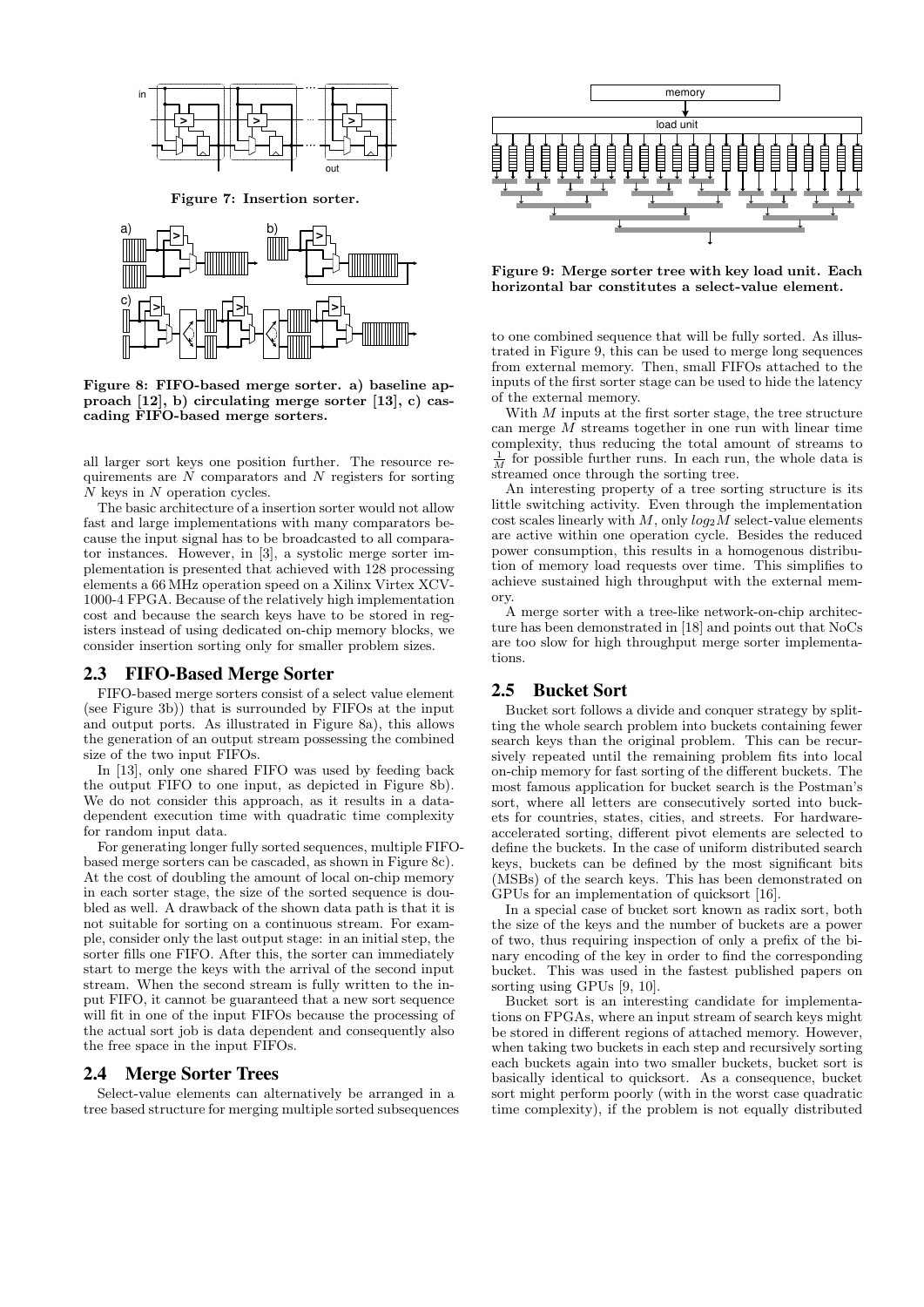Table 2: Benchmarking different sort architectures.  $N$  denotes the problem size in terms of keys and M the amount of parallel processed memory blocks. The marked (\*) architectures involve bursting I/O traffic.

|                    | time                                |                                   | space complexity    |  |  |
|--------------------|-------------------------------------|-----------------------------------|---------------------|--|--|
| architecture       | complexity                          | logic                             | memory              |  |  |
| bitonic networks*  | $log_2 N$<br>$(log_2 N + 1)$        | $\frac{N}{4}(log_2^2 N + log_2 N$ | > N                 |  |  |
| even-odd networks* | $\frac{\log_2 N}{2} (\log_2 N + 1)$ | $\frac{N}{4}(\log_2 N)^2$         | > N                 |  |  |
| insertion sorter*  |                                     | N                                 | N                   |  |  |
| FIFO merge sorter  |                                     | $log_2 N$                         | N                   |  |  |
| merge sorter trees | $N$ (one run)                       | $M-1$                             | $M + \text{buffer}$ |  |  |
| bucket sort        | $N$ (one run)                       | М                                 | $M + \text{buffer}$ |  |  |

or if the pivot elements haven't been properly chosen. This problem can especially occur when sorting database keys as they often share a common prefix, posses bounded ranges, or represent text. As we want in particular to address also database applications, we do not further consider bucket sort.

## 2.6 Architecture Benchmarking

In order to allow a direct comparison of the different sorting architectures, we list all candidates together with the entire complexity in both space (implementation cost) and time (throughput) in Table 2. As all data has to be streamed sequentially via an interface (e.g., memory or PCIe) to and from the FPGA, a better than linear time complexity will result at some point in time in idling the sorter hardware. Because of this and the bursting I/O traffic, sorting networks are only appropriate for relatively small problems, when implemented on FPGAs.

The most effective architecture is the FIFO-based merge sorter that achieves a linear throughput at only logarithmic logic cost. Moreover, it can use dedicated on-chip memory (block RAM) to solve larger problems fully on-chip. If the problem size exceeds the local memory, external memory is required to temporarily host blocks containing fully sorted sub-problems. Depending on the number of blocks, one or more additional runs through a tree-based merge sorter may be required.

As the FIFO-based merge sorter requires already-sorted streams at the input and because it requires only little logic cost, other sorting architectures can be used to generate fully sorted initial streams. Here insertion sorters will be most effective because of their linear implementation cost.

## 3. DESIGN FACTORS

With the knowledge of the right sorting architecture, we now discuss design factors that impact implementation and performance when considering relatively large problem classes. The great advantage of using an FPGA to implement a sorter is that it can implement any combination of sorting algorithms that can be perfectly scaled to the resources provided by the entire target platform. As opposed to GPUs or the Cell processor, FPGAs don't rely on a particular memory hierarchy, a special instruction set, or a communication architecture; they can directly implement the most suitable operands and link them arbitrarily together using a perfectly tailored interconnection network.

The following sections address again the most promising sorting architectures, this time focusing on a highly optimized FPGA implementation. After this, we discuss further



Figure 10: FIFO-based merge sorter using a shared memory block for both input streams.

issues that impact the overall sorting system, including architecture partitioning to FPGA resources, I/O throughput performance, and the benefits of applying partial run-time reconfiguration for sorting.

## 3.1 Efficient FIFO Merge Sorters

The merge sorter is the heart of the sorting accelerator and has to accomplish the following two main objectives: 1) high throughput and 1) efficient use of the on-chip memory. The design of a pipelined select-value element is presented in the next section, while we concentrate on the memory in the following paragraphs.

By studying Figure 8 again, we can identify that only one input FIFO will be read in each operation cycle of the sorter. Furthermore, as already stated in Section 2.3, the sort operation can start immedatly upon fully receiving the first stream and with the arrival of the first value of the second stream. Then, assuming a streaming operation at maximum speed, one value will arrive at the input and one value will be emitted to the output in each clock cycle. As a consequence, the combined fill level of both input FIFOs will remain constant and one proprietary FIFO using one memory block for both streams is sufficient as sketched in Figure 10.

To allow zero-overhead iterations with the next set of two input streams, we have to allow that data can be written during the time the FIFO is flushed (i.e., the phase after the arrival of the last key in the second stream). As it is not possible to predict when a certain part of the FIFO will be flushed, due to the data-dependent merge sort process, we tile the memory block into multiple smaller blocks. To manage these blocks, we developed an address computation unit that organizes the different blocks as linked lists. This allows fragmentation among the blocks and permits a continues stream of sort keys.

Figure 11 illustrates the fill-phase of a FIFO merge sorter. Always two streams share one linked-list FIFO and during the time a FIFO is flushed, it stores simultaneously the next input stream. In the last select-value stage of a FIFO-based merge sorter, we can directly store the results in external onboard memory, hence not requiring a larger output FIFO. Then the largest fully sorted sequence that can be generated by this sorter is twice the size of the shared combined input FIFO. As the total amount of FIFO storage in all other preceding sorter stages is approximately the size of the last FIFO, the sorted sequence size is equal to the total on-chip memory that can be spent on FIFO storage. This holds under the assumption that both streams are of the same size. Our address computation unit is capable of handling any given input stream size, thus simplifying the partitioning of FIFOs to on-FPGA memory block primitives.

As we have to leave at least two blocks in our FIFO implementation unused and because we are not fully utilizing the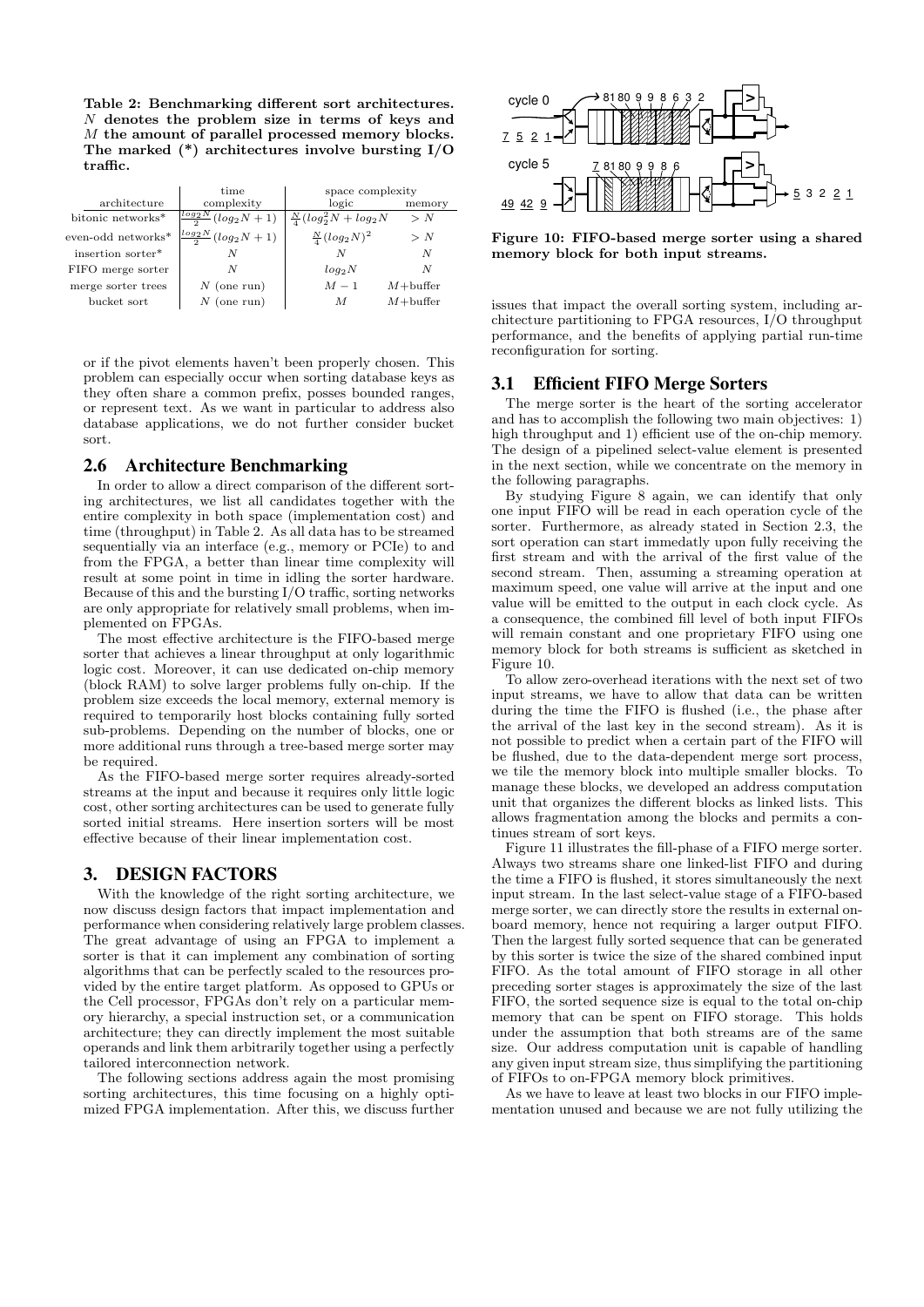

Figure 11: Fill phase of a FIFO-based merge sorter.

memory blocks in the first merge sorter stages, we achieved only an 80% efficiency out of the memory, which is still much better than the achieved 33% efficiency by the baseline approach using multiple parallel FIFOs. This value results from the fact that the baseline approach in Figure 8c) requires a third additional FIFO for storing the next initial sequence while the preceding iteration is flushed.

# 3.2 Throughput Optimized Tree Merge Sorter

Whenever the problem size exceeds the FPGA on-chip memory capacity, we have to perform one or more further merging steps that are best performed with a tree-based merge sorter, like the one depicted in Figure 9. The main difficulty in the design of a merge sorter tree is the backpressure flow control in the network. If we run through the operation of the tree sorter example, we see that the final root select-value element consumes one of the two input values while backpressing the entire other part. The same situation will recursively repeat on the entire selected branch of the tree in the next level until we reach the input layer to the sort tree. As a consequence, a baseline tree sorter would demand single-cycle flow control from the root sorter to every other sorter. This would consequently hinder fast operation or scaling to larger trees.

To solve this issue, we propose to decouple the operation between the different layers by adding small FIFOs between the different layers of the sorting tree. Then the propagation of the flow control against the data flow direction can take multiple clock cycles without risking the loss of any sort key value. These decoupling FIFOs can be efficiently implemented using distributed memory (i.e., using look-up tables as small memory blocks or shift register primitives); consequently leaving the much larger dedicated block RAMs for implementing input FIFOs for hiding the latency from external memory.

Due to the relatively low operation clock frequency of an FPGA as compared to CPU or GPU chips that have been manufactured in the same process technology, wide data paths must be used to sustain high sorting throughput. However, wide data paths require deep pipelining to avoid a break-down in the clock speed. The afore mentioned backpressure problem also applies within the pipeline. For example, let us assume that we pipeline the compare block of a select-value element into two parts, one for comparing the upper part of the two input operands (AH, BH) and one for the lower part (AL, BL). Then, there is the problem that the temporal results will be invalid because in each clock cycle one operand has to be shifted while leaving the other one behind.

Nevertheless, as illustrated in Figure 12, it is still possible to pipeline the compare operation. For this reason, the circuit provides three independent comparators for comparing the most significant subwords (AH, BH) in a first clock cycle. The state stored in register b is for determining the



Figure 12: Pipelined select-value compare element. For the sake of readability, the example hides details on the control flow, filling the pipeline, and flushing out correctly all values from the compare element.

initial compare value when filling the pipeline. The registers a and c denote the speculative high word comparison in the case that either value B or value A is shifted to the output. Then, depending on the last sort decision (stored in register d), the corresponding state is considered together with the low word (AL, BL) to compute the final compare state.

This proposed speculative comparison is suitable for even more deeply pipelined (and consequently wider) data paths. This approach can also be used if the path is wider than the search key in order to reorder elements inside the stream, for instance, when sorting 64-bit keys in a 128-bit data path. With these optimizations, high throughput merge sorter trees are possible on FPGAs.

## 3.3 Optimal Resource Partitioning

With the knowledge of the right sorter modules and their efficient implementation, we have to allocate the FPGA resources for the different modules. In the case of both the FIFO-based merge sorter and the tree merge sorter, the dedicated block RAM memories will be the limiting resource on the FPGA. In the following, we compute an optimal partition of the BRAM resources that maximize the possible problem size N that can be sorted with one initial run of the FIFO-based merge sorter and a following final merging in a sort tree. Ignoring the latency required to flush the FIFO-based merge sorter and the time to initially fill the sort tree, the result can be read back from the FPGA board immediately after the last sort key was sent to the FPGA. Consequently, a two stage sorter provides lowest possible latency and should be used as far as it it possible concerning  $N$ .

Given an estimate  $\eta$  denoting the memory efficiency, the cost  $c_F$  to implement a FIFO-based merge sorter in terms of memory blocks (where each block can store  $k$  keys), is for a problem size  $N_F$ :

$$
c_F = \frac{N_F}{\eta \cdot k} \tag{1}
$$

Where  $n \cdot k$  expresses the number of keys that effectively fit in one memory block.

When considering one memory block per stream input, the implementation cost  $c_t$  of a tree merge sorter being capable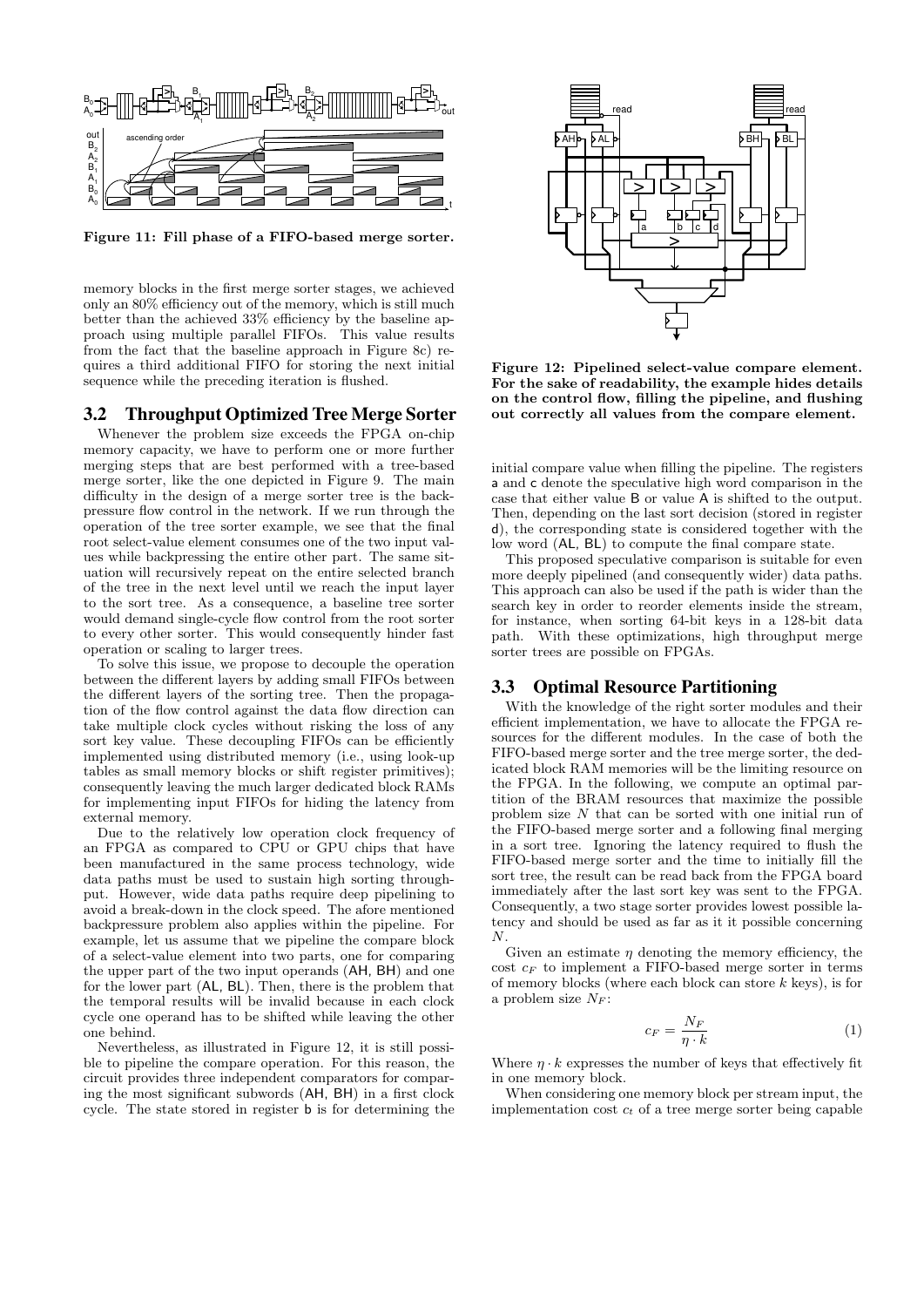of simultaneously merging  $M$  streams is:

$$
c_t = M \tag{2}
$$

The implementation cost of both sorter modules must fit onto the total number B of available on-FPGA memory blocks:

$$
B \le c_F + c_t = \frac{N_F}{\eta \cdot k} + M \tag{3}
$$

The largest problem size  $N$  that can be solved with the two modules is therefore:

$$
N = N_F \cdot M = (B \cdot k \cdot \eta - M \cdot k \cdot \eta) \cdot M \tag{4}
$$

The optimal size for  $M$  is found by setting the derivative of N with respect to M equal to zero:

$$
\frac{\partial N}{\partial M} = B \cdot k \cdot \eta - 2M \cdot k \cdot \eta = 0 \tag{5}
$$

Finally, the optimal memory block partition is:

$$
M = \frac{1}{2}B\tag{6}
$$

Equation 6 points out that regardless of the size of a memory block or the efficiency of the FIFO-based merge sorter implementation, the available memory resources should be equally balanced among the two sorter modules. Note that this result is valid for an implementation on any target FPGA.

## 3.4 The Impact of I/O Capacity

With respect to the system depicted in Figure 1, we assumed that for the first run through the FIFO-based merge sorter, the host interface provides sufficient throughput to deliver the operands and that the memory interface provides sufficient throughput to store the intermediate sorted blocks. When running the second tree-based merge sorting step, the data flow will be in the opposite direction (towards the host PC), as sketched in Figure 13a).

If we now consider a second memory channel that is fast enough to simultaneously read and write the stream of sort keys, a merging step can be performed in parallel to the first run, as depicted in Figure 13b). Then, instead of solving a problem size of  $N_1^S = \frac{1}{4}B^2 k\eta$  (see also Equation 4), it is possible to sort up to  $N_2^S = \frac{4}{27}B^3k\eta$  keys in linear time complexity, when allocating one third of the memory resources for the FIFO-based merge sorter and the remaining on-FPGA memory for the merge sorter tree. Again, the result can be read almost immediately after the arrival of the last key (with a small latency for flushing and filling the pipelines).

Figure 13b) shows the dataflow in a simplified manner. It must be mentioned that each of the memory blocks is not required to provide sufficient space to store the whole problem. By swapping between the two memory blocks during the run of each step, it is sufficient when both memories together are capable to host the problem.

The comparison between the two approaches does not take the additional logic overhead for a second memory channel and the slightly more advanced flow control into account, but proves that especially for implementations on larger FP-GAs a second memory channel should be utilized for sorting. For very large problem sizes with several GB of sort key data, adding further memory channels is recommended if not considering a reconfiguration of the present sorter architecture.



Figure 13: Data flow in a static sorting system. a) one memory channel, b) two memory channels.



Figure 14: Data flow in a sorting system using partial run-time reconfiguration.

#### 3.5 Using Partial Run-time Reconfiguration

Throughout the last sections, we have proven that the problem that can be solved by a sorting module within one run of a particular sort module scales linear with the amount of allocated FPGA area, which in particular comprises the On-FPGA memory resources. When assuming the case that a FIFO-based merge sorter and a tree-based merger sorter have to share the same FPGA resources, each module can only solve half the problem size per run. (see also Section 3.3). Let us assume a large sort problem that should be accomplished as fast as possible by starting a single run on the FIFO-based merger sorter followed by the tree-based sorter. Then we can identify, that during the first run of the FIFO-based merge sorter the tree sorter is idle while in the second phase the FIFO-based merge sorter will be idle. For enhancing the FPGA device utilization, it is then an option to allocate the same FPGA resources for both sorter modules and using partial runtime reconfiguration to swap from the FIFO-based merge sorter to the tree-based sorter module, as depicted in Figure 14a).

## *3.5.1 Reconfiguration Overhead*

However, for a fair comparison, we also have to consider the required reconfiguration time. The configuration time of a sorter module is directly proportional to its size. Our case study has shown that a partially reconfigurable module with 100 memory blocks (B=100) on a Xilinx Virtex-5 FPGA results in roughly 3 MB of configuration data for the surrounding logic resources and the routing, which is 30KB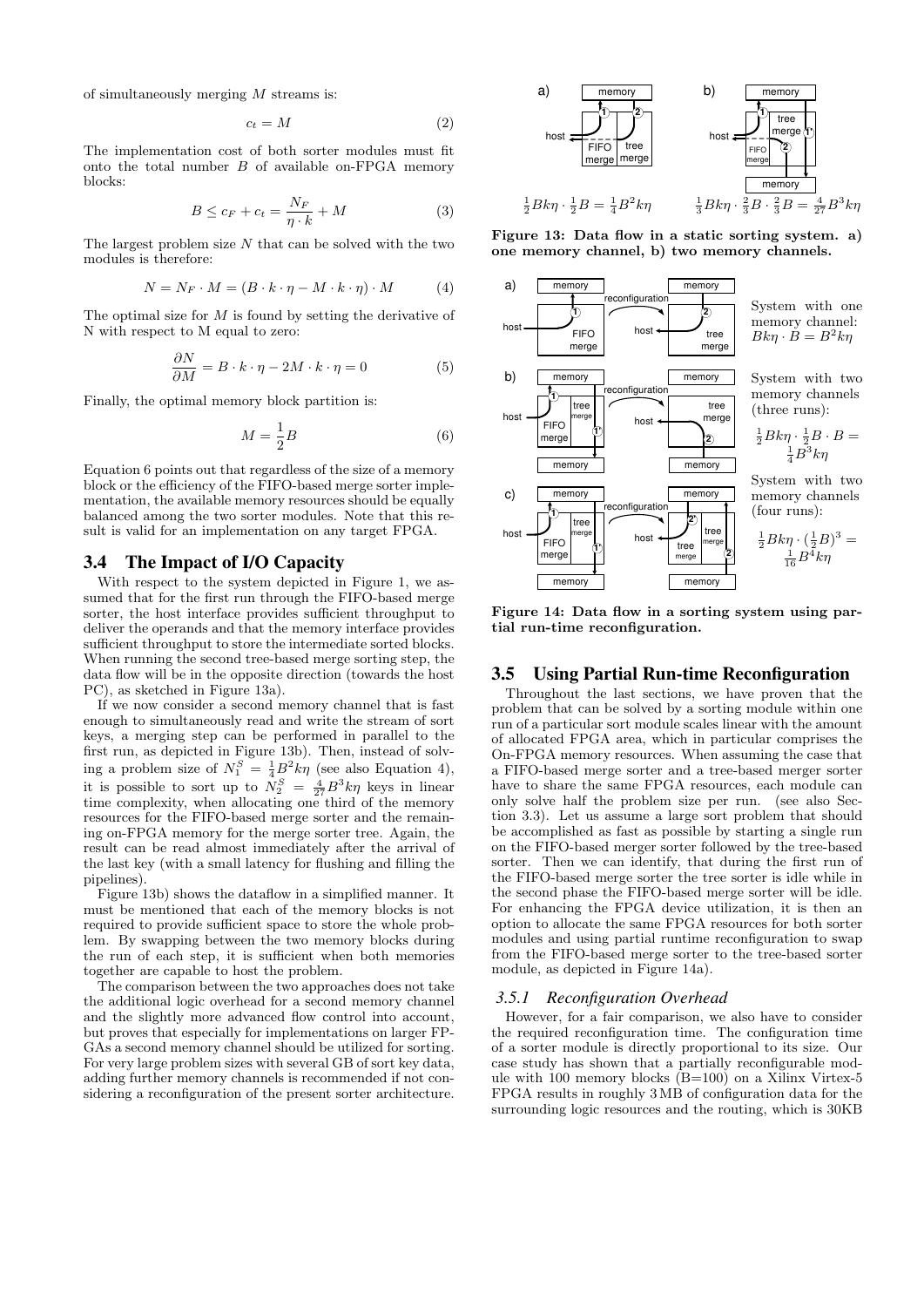

Figure 15: Memory block requirements of the different sorter architectures. The values are for the case that reading the result can be started directly after transferring all search keys to the FPGA.

Table 3: Configuration selection for different problem sizes (one memory channel).

| #Keys(N)                         | remark                 | ex. time     | figure      |
|----------------------------------|------------------------|--------------|-------------|
| 0Bkn                             | only on-chip memory    | $\approx N$  | $14a)$ left |
| $Bk\eta \dots \frac{1}{4}Bk\eta$ | static & off-chip mem. | $\approx 2N$ | 13a)        |
| $>\frac{1}{4}Bk\eta$             | partial reonf.         | >2N          | 14a)        |

per memory block. As we do not demand special initial values for the configuration of the memory blocks, their content is excluded from the configuration. Furthermore, the maximum specified configuration speed is with 400 MB/s five time slower than the expected throughput of the sorter hardware. See Section 4.3 for the exact throughput measures for the configuration speed and the sorter modules.

With this information, we can state the reconfiguration time overhead by means of sort processing time. Given the 100 memory block example, a single configuration would take as long as sorting  $5 \cdot 3 \text{ MB} = 15 \text{ MB}$  within a single run, because of the five times lower configuration throughput. By multiplying this value with the number of configuration swaps and dividing the result by the pure processing time, the relative overhead can be computed. Considering the example on the Xilinx Virtex-5 FPGA with  $B = 100$  memory blocks and one memory channel, the problem size that can be solved within one run of both the FIFO-bsed merge sorter and the tree-based merge sorter is:  $B^2 k \eta$  (see Figure 14a)). Given that a single memory block provides  $k = 4$  KB capacity and that the FIFO implementation efficiency is  $\eta = 80\%$ , this sorter can process up to 32 MB in two runs. This data will be transferred two times through the FPGA, once when receiving the sort keys (and when simultaneously running the FIFO-based merge sorter) and once more for writing the result back directly from the tree-based merge sorter. Consequently, for this example, the configuration overhead is roughly an additional  $\frac{15}{2^{3}2}$  = 23%. Solving the identical problem on the same FPGA in a fully static implementation (see Figure 13a)) would require an additional run through the tree-based merge sorter and results in a respective time overhead of an additional 50%.

This does not mean that the partial version will be always outperform the static only implementation. Partial reconfiguration basically permits to adjust the resource allocation for adapting the sorter hardware to varying problem sizes as listed in Table 3.

## *3.5.2 Reconfiguration with Additional I/O Capacity*

In Section 3.4, we have presented how an additional memory channel permits to run a tree merge step in parallel to

any other sorting step. This raises the problem size to higher power. By utilizing partial reconfiguration for swapping from the FIFO-based merge sorter to the tree-based merge sorter, as shown in Figure 14c), two times two parallel runs can be performed to solve problems up to  $N_2^R = \frac{1}{16} B^4 k \eta$ . Given the example with  $B = 100$  available memory blocks on a Xilinx Virtex-5 FPGA results in sortable problem sizes up to 20 GB.

This requires streaming the key data four times through the FPGA, while two streams can be processed in parallel (with a small delay to generate sufficient fully sorted blocks for starting the next tree-based sorter). Given a host interface with 2 GB/s and assuming a sufficient fast sorter and memory, the whole sorting process takes theoretically only slightly more than 20 seconds. Meaning that the sort throughput is roughly 1 GB/s up to the problem size of 20 GB. This requires a corresponding amount of on-board memory but comprises only moderate demands on the logic resources and the I/O throughput. Note that the reconfiguration involves only half the amount of resources that have been allocated for the sorting hardware, because only one sorter module is being swapped while keeping one treebased merge sorter statically in the system. For large sorting problems, the configuration overhead can be ignored.

The introduction of partial run-time reconfiguration permits to sort much larger sequences at a throughput of 1 GB/s than it would be possible in a static only system. Given the two sorting systems shown in Figure 13b) and Figure 14c) providing two memory channels each, the extension  $\lambda$  is:

$$
\lambda = \frac{N_2^R}{N_2^S} = \frac{\frac{1}{16}B^4k\eta}{\frac{4}{27}B^3k\eta} = \frac{27}{64}B\tag{7}
$$

For the example, this results in a theoretical  $\lambda_{(B=100)} = 42$ times longer sequence that can be sorted by the reconfigurable sorter at 1 GB/s, while the static implementation would only achieve 666 MB/s because of the additional run for the final merge step. Figure 15 denotes the number of BRAMs required to solve a particular problem size at 1 GB/s using any of the proposed sorter architectures in this paper.

#### *3.5.3 Discussion on Using Reconfiguration*

As the amount of BRAM is the main limiting FPGA resource, someone can think to multiplex memory blocks between sorter architectures, instead of using partial run-time reconfiguration. This is virtually impossible as the FIFObased merge sorter requires memory block interfaces with small word sizes to implement the relatively large interfaces, while the memory blocks in the tree-based merge sorter demand bigest word sizes. Furthermore, the memory block multiplexing would add additional logic into the sorter designs and will also affect the routing that has to meet the requirements of the combined data path. Moreover, the design would be very difficult as memory block multiplexing Requires the instantiation of memory blocks at the top level of the design and not encapsulated in the design hierarchy.

An interesting further option is a hierarchical reconfiguration of the sorter with partially exchangeable comparators to adapt the system to different data types with the help of run-time reconfiguration.

# 4. CASE STUDY

## 4.1 Implementation and Design Flow

We implemented a test system for hosting all proposed single memory channel sorter architectures using the Xilinx XUPV5 Board. This board provides a XC5VLX110T-1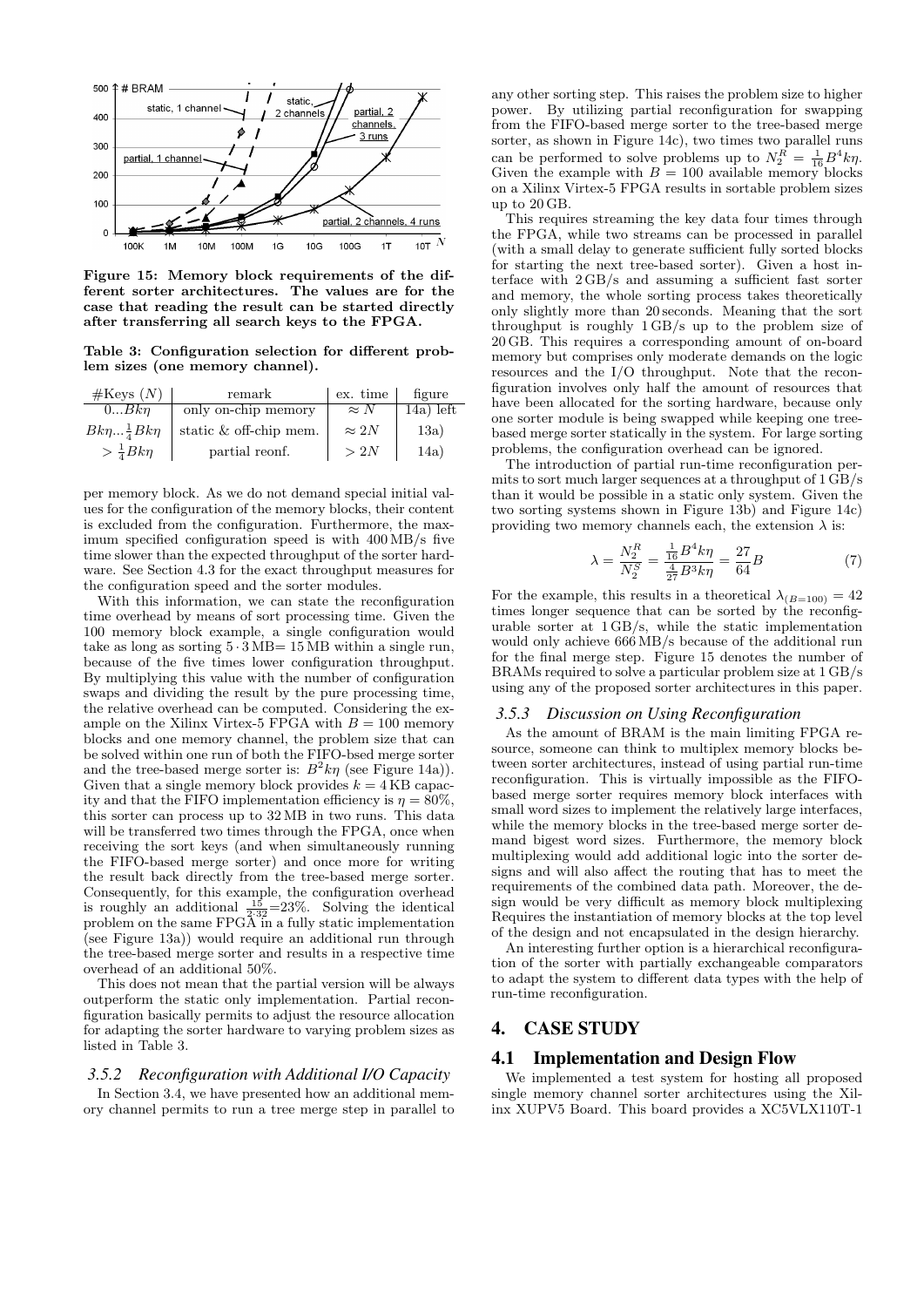FPGA, a PCIe host interface, and 250 MB of DDR2-memory. We implemented the three configurations listed in Table 3 each as partially reconfigurable modules.

We haven't considered the partial design flow provided by Xilinx that interfaces reconfigurable modules via look-up table resources (which are called 'proxy logic' by Xilinx [19]). This approach comprises a latency penalty for passing the LUTs and a resource overhead of roughly 300 LUTs in our system. Moreover, the Xilinx vendor flow restricts the routing of reconfigurable modules not to cross regions outside from any module bounding box (i.e., signals of a partial module crossing the static system). This was defined as a requirement to achieve high performance also for the reconfigurable sorter modules.

To overcome these restrictions, we implemented the static system only with placement constraints such that all static resources fit into configuration rows A reconfiguration row contains four BRAM memory blocks or 20 configurable logic blocks (CLBs) that contain a cluster of eight 6-input LUTs each. Such a configuration row is the smallest piece of configuration logic that can be partially updated. By separating the static logic and memory resources into strict separated rows, it is ensured that the partial reconfiguration process is not corrupting any logic state. Note that both the static design and the reconfigurable sorter modules make heavily use out of distributed memory, meaning that look-up tables are used as shift registers that would be corrupted if logic is updated within the same configuration row of the distributed memory primitive. We haven't defined restrictions on the routing resources as the routing can be updated independent from the logic, because the configuration rows are written in multiple data items (called frames) and there exist separate frames for routing and logic.

If a routed net exists in all partial configuration bitstreams, it will not glitch during the configuration process. In order to guarantee this for the static routing, we converted the static design into a hard macro that is instantiated during the implementation of a sorter module. Hard macros are modules that can contain any kind of logic or routing. The routing of a macro can be preserved, hence ensuring for our static design that always identical routing resources will be used. For activating all clock drivers in the reconfigurable region, we instantiated dummy primitives (BRAMs and LUTs) and connected them to the global clock net. After this, we generated the configuration bitstream for the static design. Next we removed the dummy logic and converted the design into a hard macro. In this hard macro, we labeled specific primitive pins as I/O pins. These pins correspond to the top-level entities in the HDL-code of the sorting modules.

# 4.2 Demo System

The demo system provides a Microblaze soft-core processor connected to a multi-port DDR-2 memory controller module (MPMC) that is provided by Xilinx. The processor controls the operation of the system and permits to verify or initialize the memory. A PCIe core was integrated as the host interface. For ensuring fast FPGA reconfiguration, one port of the MPMC has been connected to the internal configuration access port ICAP. At system start, the processor is used to cache all partial bitfiles in the DDR memory. The partial reconfiguration process itself is then a DMA transfer of the corresponding configuration bitstream to the ICAP port. By running the configuration port at 125 MHz, we configured the device faster than specified, what has been studied in [5].

The sorter modules communicate via command FIFOs with the static system. This was in particular used to de-

couple the clock of the CPU/memory sub-system from the sorting accelerators.

A weak point of the system is the poor I/O performance of the XUPV5 system based on the MPMC memory core and the single lane PCIe interface. For testing our sorters at full speed, we added I/O emulation modules into the static system. PCIe read access was emulated by supplying random data (from a LFSR), while memory read data was generated by a counter for the upper half of the key data and a random data generator for the lower half. This emulates the reading of pre-sorted blocks as they would have been generated by a FIFO-based merge sorter. For all write operations, the emulators verified an ascending order of the keys. All data paths and the keys have been set to be 64-bit wide.

## 4.3 Experimental Results

When setting the target clock frequency to 250 MHz for the sorter modules, we achieved the synthesis results listed in Table 4. The table lists also the chosen design parameters and the sort throughput for the different sorter modules. The values do not include the configuration overhead, that is 27 ms for 3.12 MB configuration data. Given a 4 M key sorting problem (which is 32 MB data), the configuration overhead is considerable  $(1 + \frac{27ms}{32 MB \cdot 2 s/2 GB})^{-1} = 46\%$  of the total time. However, given a 400 M key problem (which is 3.2 GB data), the configuration overhead can be neglected. Note that partial reconfiguration is the only option to sort such large problems in only three runs on the XUPV5 board (assuming a sufficient large memory module). If implementing the sorter with less resources, partial run-time reconfiguration becomes much more benefitial also for the small sorting example. Assuming an implementation with one half the logic, the reconfiguration overhead is only 22%.

For rating our approach, we compared it with state-of-theart alternatives. A Cell processor implementation of SIMD bitonic sorting reports a maximum problem size of 128 KB (32-bit keys) that is being processed on one PPE SIMD unit in 2.5 ms [6]. This results in a sorting throughput of 51.2 MB/s or  $\frac{1}{39}$  times the throughput of the FIFO-based merge sorter. Consequently, even utilizing all 16 available PPEs of the two Cell processors within the used Cell-Blade system cannot compete with the FPGA solution.

The best published result on sorting using a GPU reports a speed of  $178 \text{ M}$  keys/s, which is  $720 \text{ MB/s}$  [10]. But it must be mentioned that this performance is available for up to 16 M keys or (64 MB key storage) where we require three times of streaming the problem through the FPGA, what is then slightly slower. However, by adding a second memory port to the system and using partial run-time reconfiguration, the FPGA will outperform the GPU in speed. This would allow 1GB/s on problems beeing two orders of magnitude larger than the  $35 \text{ MB}$  result. Note that the required memory throughput of that FPGA solution is only about 6.2% of the memory throughput that is available on the GeForce GTX260 that was used in [10].

[6] lists results for a Quicksort reference implementation running on a 2-core 3.2 GHz Xeon system. For 1M keys (32 bit), the throughput is only 40.4 MB/s (31.7 MB/s for 128M keys) which is almost two orders of magnitude slower than our FPGA solution.

To the best of our knowledge, there is no published FPGA implementation that would allow a direct comparison. Most related FPGA implementations have been done on relatively small sorting problems, e.g. for median filtering in video processing systems and are also not designed for a throughput in the GB/s domain. In a recent publication, the authors